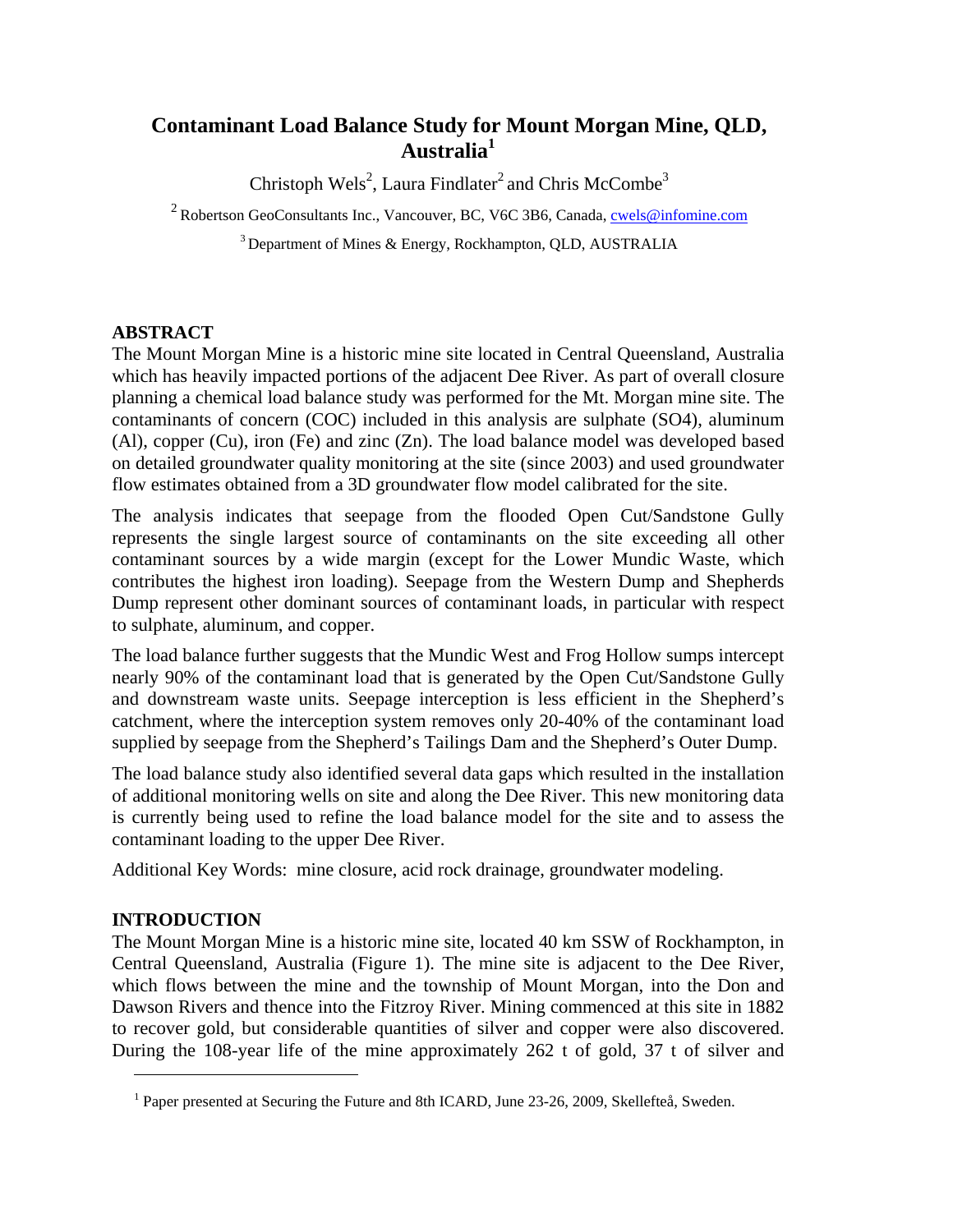387,000 t of copper were recovered from underground and open cut operations. The mine closed in 1990 after the re-treatment of 28 Mt of tailings. In 1993, the state of Queensland accepted environmental liability for the site with technical oversight by the Department of Mines and Energy.



Figure 1. Location map of Mount Morgan mine site

The site is characterized by the environmental problems associated with Acid Rock Drainage (ARD), which impact the site and the Dee River downstream of the mine. Over the years, the mine operators developed a seepage interception system (SIS) to capture acidic seepage and pump it back to the open cut.

A detailed hydrogeological investigation was undertaken in 2003 to identify the key contaminant sources, understand water movement on site and impacts to the Dee River and to develop a range of rehabilitation scenarios (Unger and Laurencont, 2003). As part of this work, a groundwater model was developed to understand the magnitude and fate of ARD seepage on the site (Wels et al., 2006). Results of the groundwater model were subsequently incorporated into a load balance model which has been used to estimate contaminant loads generated by the mine waste and by-passing the SIS. The key results of the load balance model are presented in this paper.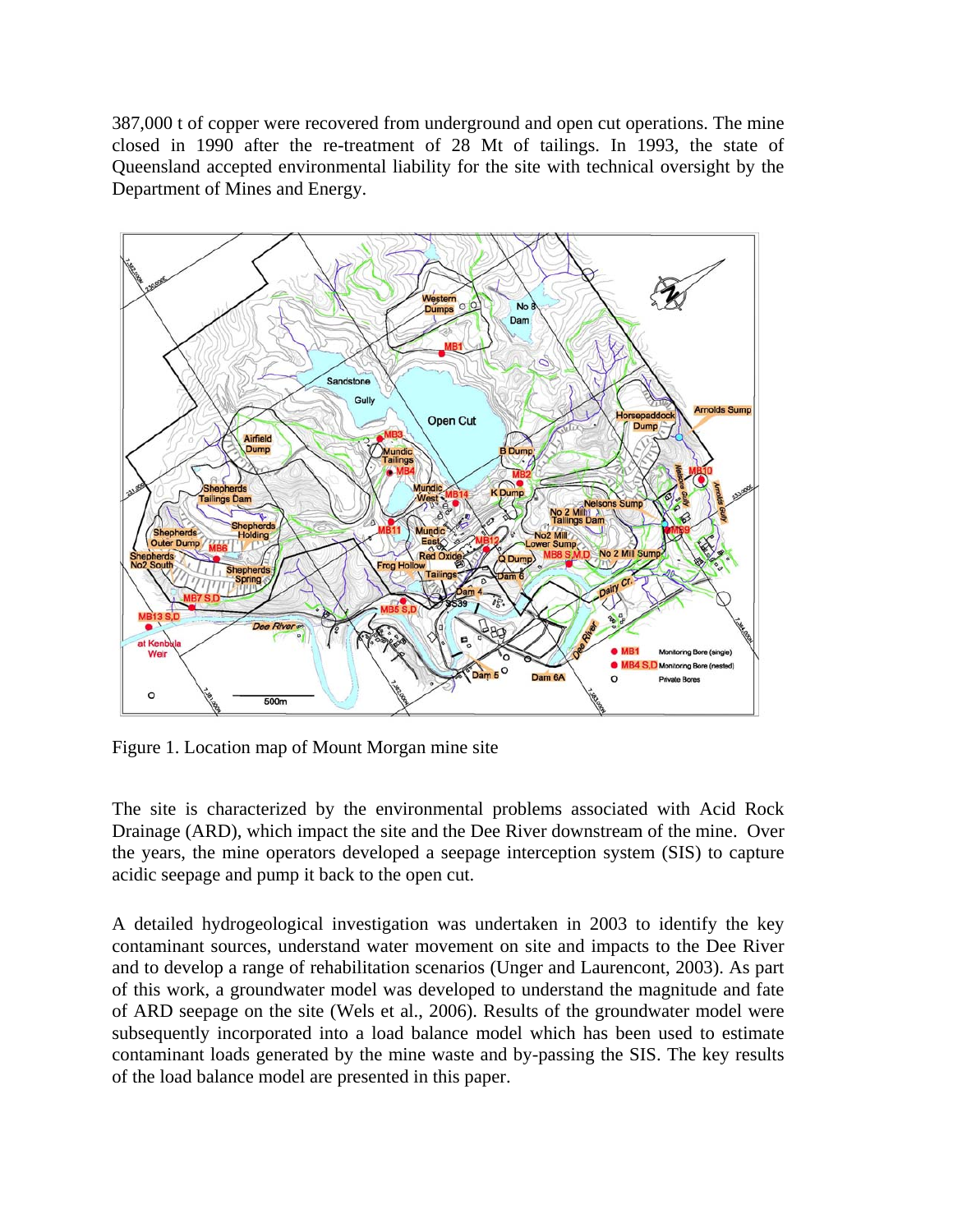#### **BACKGROUND**

#### **Mine Waste Units**

Figure 1 shows the various mine waste units, including the open cut pit and sandstone gully (both now flooded), various overburden and waste rock units and historic tailings dams located on the Mount Morgan mine lease. Table 1 lists the estimated tonnage of waste rock and tailings stored in the various mine waste containment units (after Taube 2000). The open cut was excavated into the northern flank of the Mundic drainage. It has a surface area of approximately 34.5 ha and maximum depth of approximately 200 m (relative to the current rim). The open cut was backfilled between 1982 and 1990 with 28 Mt of retreated tailings, the majority of which was removed from Sandstone Gully (Figure 1). After final closure in 1990, the partially backfilled open cut (and Sandstone Gully) were allowed to flood further by natural inflows (surface runoff and groundwater inflow) and by pumping ARD impacted seepage back into the open cut.

The overburden and waste rock was placed in five major containment areas (Figure 1). The bulk of waste rock from the Open Cut is estimated to be acid-forming based on the depth of weathering of the original profile. This material contains up to 10% sulfur with the major sulphide minerals being pyrite, chalcopyrite, and pyrrhotite (EWL Sciences, 2001). Since waste types were not segregated during mine life, it can be presumed that all areas of waste rock on site are potentially acid-generating with very low acid-neutralising capacity.

| <b>Waste Rock Unit</b> | Estimated<br>Tonnage (Mt) | Tailings Unit                            | Estimated<br>Tonnage (Mt) |
|------------------------|---------------------------|------------------------------------------|---------------------------|
| Horsepaddock Dump      | 15                        | Reprocessed Tailings (OCSG) <sup>a</sup> | 28                        |
| Airfield Dump          | 24                        | <b>Mundic Red Tailings</b>               | 0.63                      |
| Western Dump           | 25                        | <b>Mundic Grey Tailings</b>              | 0.97                      |
| Shepherds Dump         | 21                        | No. 2 Mill Tailings                      | 2.1                       |
| B&K Dumps (& others)   | 8.4                       | <b>Shepherds Tailings</b>                | 3.9                       |

Table 1. Summary of mine waste units, Mount Morgan Mine

 $a^2$ OCSG = Open Cut & Sandstone Gully

The Mundic tailings were placed into the historic drainage channel of Mundic Creek (between the open cut and Frog Hollow), whereas the other tailings were placed into tailings dams (see Figure 1 for location). Anecdotal evidence suggests that tailings were initially deposited in the Mundic drainage without proper containment.

#### **Seepage Interception System**

Acidic seeps have been observed discharging from the various mine waste units for an extended period. Over the years, the mine operators developed a seepage interception system (SIS) to capture acidic seepage and pump it back to the open cut. In 2004, the SIS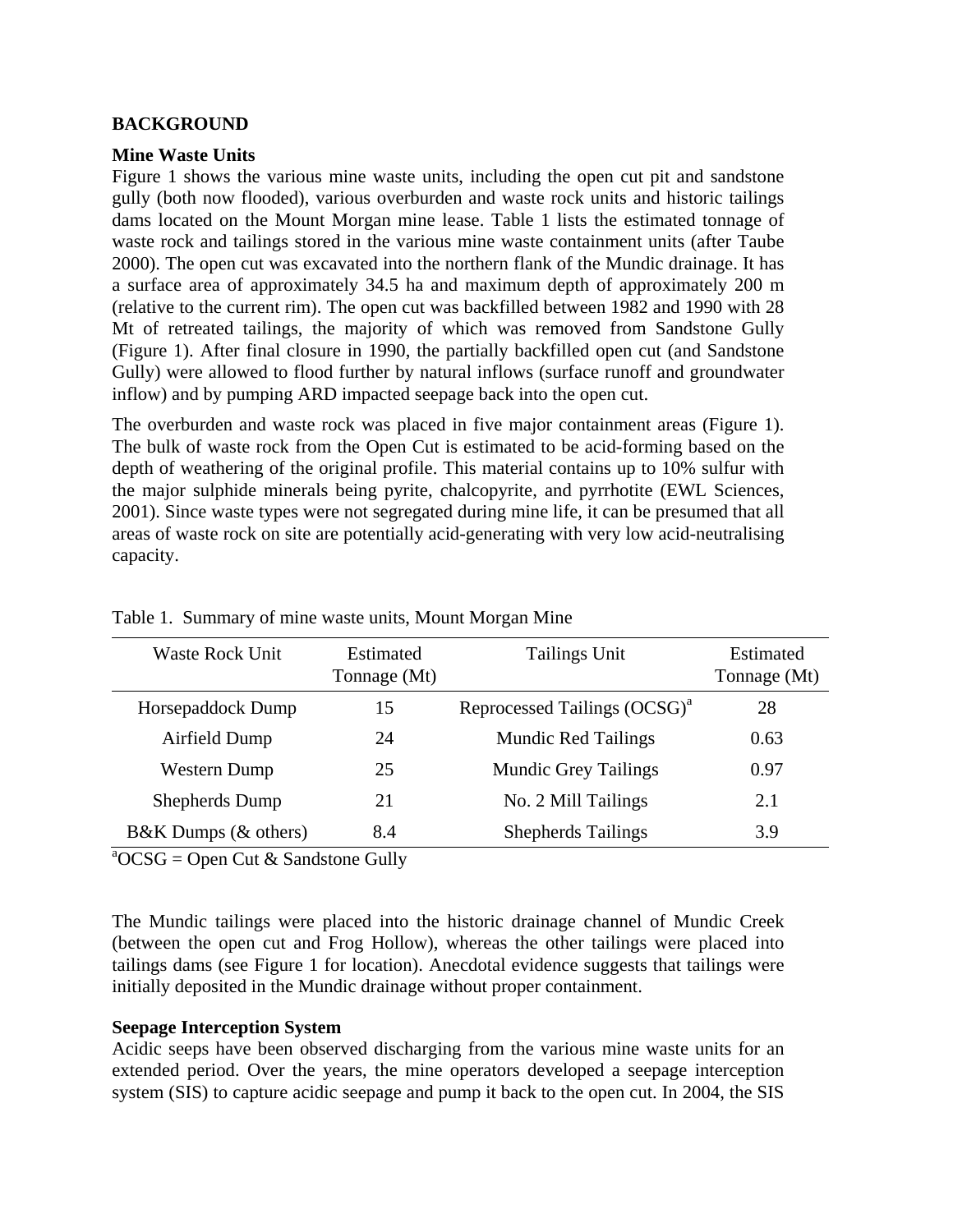consisted of 7 active sumps, which collect toe seepage and/or shallow groundwater. Most sumps are located along the eastern edge of the mine waste units, often located within original creek channels, in which mine waste had been placed.

The majority of seepage at Mount Morgan is collected in the Mundic Creek area, i.e. in the sumps referred to as "Mundic West" and "Frog Hollow" (Figure 1). These sumps are located in the Mundic creek valley, originally draining the upper Mundic catchment encompassing the Sandstone Gully and the Open Cut. This valley was historically used for tailings discharge and was subsequently overdumped with as much as  $\sim$  50 m of waste rock and slag. The majority of seepage intercepted in Mundic West  $(\sim 7 \text{ L/s})$  and Frog Hollow (~4-6 L/s) is believed to be originating from the partially backfilled and flooded Open Cut/Sandstone Gully.

#### **Seepage By-passing Existing SIS**

A groundwater flow model was developed for the Mount Morgan mine site to assess the effectiveness of the seepage interception system (Wels et al, 2006). The flow model indicated that the backfilled (and flooded) Open Cut/Sandstone Gully (OCSG) represents the largest single source of ARD seepage (8.0 L/s) on the site with tailings impoundments representing important secondary sources of seepage. The flow model suggested that the total seepage from the Mount Morgan mine site by-passing the SIS and entering the Dee River and underlying aquifer under baseflow conditions is about 258 m<sup>3</sup>/day (3.0 L/s). This seepage rate is orders of magnitude less than streamflow observed during runoff events in the Dee River (typically 300 to 3,000 L/s). However, this seepage can provide a substantial contribution to the Dee River during extended dry spells. During these periods, the Dee River has no "measurable" surface flow; however, some underflow in the very permeable stream sediments below Kenbula weir (Figure 1) undoubtedly occurs.

At the time of model calibration, the SIS collected about 13.8 L/s during baseflow conditions (Greg Bartley, pers. Comm.). Based on the modeled bypass, this would suggest that the SIS intercepted about 82% of all seepage from the site at the time. These estimates of seepage by-pass are generally consistent with initial estimates of seepage bypassing the SIS based on Darcy calculations (Wels et al. 2004).

#### **Groundwater Quality**

Groundwater quality has been routinely monitored on the mine site since June 2003. Average values for selected parameters (grouped by reaches) are shown in Table 2 (Robertson GeoConsultants Inc., 2007). Overall, groundwater quality has remained relatively stable over the monitoring period, reflecting mature acid rock drainage (ARD) system. Most groundwater on the Mt. Morgan mine site is heavily impacted by ARD from various sources (Open Cut, waste rock and tailings seepage) resulting in highly elevated TDS relative to background water quality in the area. The dominant ions are sulphate, magnesium, calcium and (if acidic) aluminium. The extent of acidification (and thus metal concentrations) in the local groundwater varies significantly depending on the proximity to ARD sources and/or buffering capacity of the local lithology. Based on the results of the initial water quality survey at Mount Morgan (Robertson GeoConsultants Inc., 2004), the following groundwater types were identified: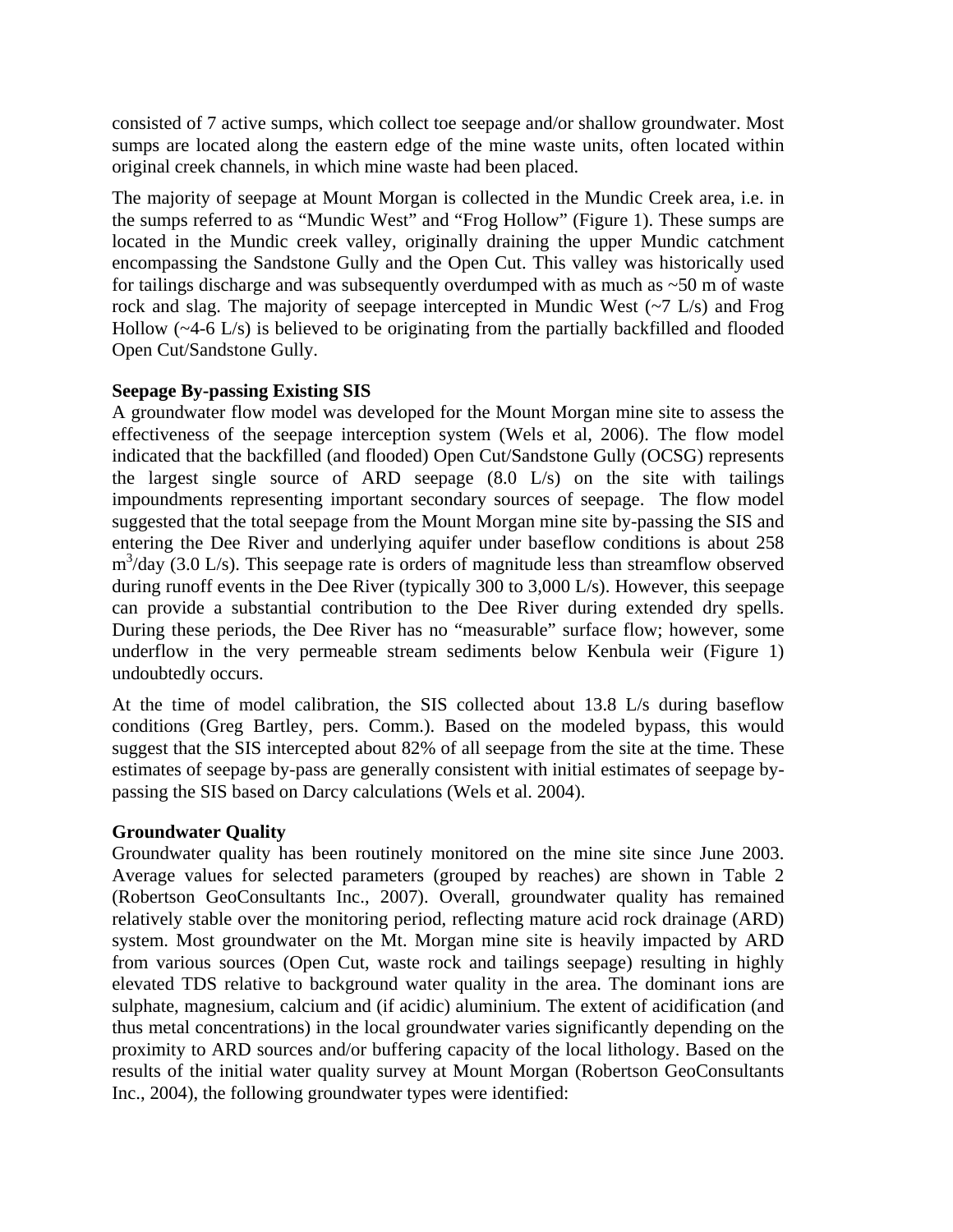| mg/L<br>mg/L<br>mg/L<br>mg/L<br>mg/L<br>mg/L<br>Open Cut - Mundic System<br>MB3<br>3.32<br>806<br>53.7<br>279<br>4,953<br>13,066<br>28.4<br>12,429<br>36,519<br>2,294<br>136<br>MB4<br>3.59<br>8.5<br>2160<br>MB11<br>3.54<br>2,051<br>15,070<br>285<br>18.7<br>116<br>30.1<br>595<br>5,938<br>MB14<br>4.33<br>27<br>149<br>19.6<br>0.78<br>3.09<br>998<br>29<br>MB5S<br>6,307<br>13,724<br>132<br>955<br>602<br>3.54<br>3,973<br>10,432<br>84.3<br>774<br>20.9<br>MB <sub>5</sub> D<br>Linda Gully<br>MB <sub>2</sub><br>12,172<br>833<br>14.1<br>2.39<br>5,390<br>46.5<br>343<br>6.2<br><b>MB12</b><br>4.69<br>654<br>6,821<br>27.3<br>3.82<br>59.6<br>Shepherds Area<br>MB <sub>6</sub><br>3.67<br>2,860<br>10,044<br>548<br>11.9<br>11.2<br>1.57<br>10<br>3.14<br>17,600<br>33,809<br>3,660<br>69.4<br>36.9<br>MB7S<br>MB7D<br>3.18<br>22,044<br>33,722<br>4,077<br>74.9<br>34.2<br>97<br>No. 2 Mill Tailings Area<br>622<br>MB8D<br>4.49<br>2,081<br>9,999<br>152<br>3.53<br>10.9 |  | pH | Acidity | SO <sub>4</sub> | Al | Cu | Fe | Zn |  |  |
|----------------------------------------------------------------------------------------------------------------------------------------------------------------------------------------------------------------------------------------------------------------------------------------------------------------------------------------------------------------------------------------------------------------------------------------------------------------------------------------------------------------------------------------------------------------------------------------------------------------------------------------------------------------------------------------------------------------------------------------------------------------------------------------------------------------------------------------------------------------------------------------------------------------------------------------------------------------------------------------|--|----|---------|-----------------|----|----|----|----|--|--|
|                                                                                                                                                                                                                                                                                                                                                                                                                                                                                                                                                                                                                                                                                                                                                                                                                                                                                                                                                                                        |  |    |         |                 |    |    |    |    |  |  |
|                                                                                                                                                                                                                                                                                                                                                                                                                                                                                                                                                                                                                                                                                                                                                                                                                                                                                                                                                                                        |  |    |         |                 |    |    |    |    |  |  |
|                                                                                                                                                                                                                                                                                                                                                                                                                                                                                                                                                                                                                                                                                                                                                                                                                                                                                                                                                                                        |  |    |         |                 |    |    |    |    |  |  |
|                                                                                                                                                                                                                                                                                                                                                                                                                                                                                                                                                                                                                                                                                                                                                                                                                                                                                                                                                                                        |  |    |         |                 |    |    |    |    |  |  |
|                                                                                                                                                                                                                                                                                                                                                                                                                                                                                                                                                                                                                                                                                                                                                                                                                                                                                                                                                                                        |  |    |         |                 |    |    |    |    |  |  |
|                                                                                                                                                                                                                                                                                                                                                                                                                                                                                                                                                                                                                                                                                                                                                                                                                                                                                                                                                                                        |  |    |         |                 |    |    |    |    |  |  |
|                                                                                                                                                                                                                                                                                                                                                                                                                                                                                                                                                                                                                                                                                                                                                                                                                                                                                                                                                                                        |  |    |         |                 |    |    |    |    |  |  |
|                                                                                                                                                                                                                                                                                                                                                                                                                                                                                                                                                                                                                                                                                                                                                                                                                                                                                                                                                                                        |  |    |         |                 |    |    |    |    |  |  |
|                                                                                                                                                                                                                                                                                                                                                                                                                                                                                                                                                                                                                                                                                                                                                                                                                                                                                                                                                                                        |  |    |         |                 |    |    |    |    |  |  |
|                                                                                                                                                                                                                                                                                                                                                                                                                                                                                                                                                                                                                                                                                                                                                                                                                                                                                                                                                                                        |  |    |         |                 |    |    |    |    |  |  |
|                                                                                                                                                                                                                                                                                                                                                                                                                                                                                                                                                                                                                                                                                                                                                                                                                                                                                                                                                                                        |  |    |         |                 |    |    |    |    |  |  |
|                                                                                                                                                                                                                                                                                                                                                                                                                                                                                                                                                                                                                                                                                                                                                                                                                                                                                                                                                                                        |  |    |         |                 |    |    |    |    |  |  |
|                                                                                                                                                                                                                                                                                                                                                                                                                                                                                                                                                                                                                                                                                                                                                                                                                                                                                                                                                                                        |  |    |         |                 |    |    |    |    |  |  |
|                                                                                                                                                                                                                                                                                                                                                                                                                                                                                                                                                                                                                                                                                                                                                                                                                                                                                                                                                                                        |  |    |         |                 |    |    |    |    |  |  |
|                                                                                                                                                                                                                                                                                                                                                                                                                                                                                                                                                                                                                                                                                                                                                                                                                                                                                                                                                                                        |  |    |         |                 |    |    |    |    |  |  |
|                                                                                                                                                                                                                                                                                                                                                                                                                                                                                                                                                                                                                                                                                                                                                                                                                                                                                                                                                                                        |  |    |         |                 |    |    |    |    |  |  |
|                                                                                                                                                                                                                                                                                                                                                                                                                                                                                                                                                                                                                                                                                                                                                                                                                                                                                                                                                                                        |  |    |         |                 |    |    |    |    |  |  |
|                                                                                                                                                                                                                                                                                                                                                                                                                                                                                                                                                                                                                                                                                                                                                                                                                                                                                                                                                                                        |  |    |         |                 |    |    |    |    |  |  |
| Arnold's and Nelson's Gullies                                                                                                                                                                                                                                                                                                                                                                                                                                                                                                                                                                                                                                                                                                                                                                                                                                                                                                                                                          |  |    |         |                 |    |    |    |    |  |  |
| 14.6<br>0.28<br>MB10<br>6.36<br>360<br>26,220<br>0.94<br>1.7                                                                                                                                                                                                                                                                                                                                                                                                                                                                                                                                                                                                                                                                                                                                                                                                                                                                                                                           |  |    |         |                 |    |    |    |    |  |  |
| 7,250<br>0.1<br>0.78<br>MB <sub>9</sub><br>6.99<br>172<br>0.79<br>0.06                                                                                                                                                                                                                                                                                                                                                                                                                                                                                                                                                                                                                                                                                                                                                                                                                                                                                                                 |  |    |         |                 |    |    |    |    |  |  |
|                                                                                                                                                                                                                                                                                                                                                                                                                                                                                                                                                                                                                                                                                                                                                                                                                                                                                                                                                                                        |  |    |         |                 |    |    |    |    |  |  |
| Dee River System                                                                                                                                                                                                                                                                                                                                                                                                                                                                                                                                                                                                                                                                                                                                                                                                                                                                                                                                                                       |  |    |         |                 |    |    |    |    |  |  |
| MB13S<br>4.73<br>4,411<br>140<br>11.2<br>2.29<br>4.6<br>944                                                                                                                                                                                                                                                                                                                                                                                                                                                                                                                                                                                                                                                                                                                                                                                                                                                                                                                            |  |    |         |                 |    |    |    |    |  |  |
| 256<br>18,413<br>11.9<br>0.38<br>0.54<br>8.4<br>MB13D<br>5.73                                                                                                                                                                                                                                                                                                                                                                                                                                                                                                                                                                                                                                                                                                                                                                                                                                                                                                                          |  |    |         |                 |    |    |    |    |  |  |
| <b>Background Groundwater</b>                                                                                                                                                                                                                                                                                                                                                                                                                                                                                                                                                                                                                                                                                                                                                                                                                                                                                                                                                          |  |    |         |                 |    |    |    |    |  |  |
| Private<br>7.18<br>0.008<br>0.011<br>47<br>0.042<br>0.153<br>3                                                                                                                                                                                                                                                                                                                                                                                                                                                                                                                                                                                                                                                                                                                                                                                                                                                                                                                         |  |    |         |                 |    |    |    |    |  |  |
| Bore 1                                                                                                                                                                                                                                                                                                                                                                                                                                                                                                                                                                                                                                                                                                                                                                                                                                                                                                                                                                                 |  |    |         |                 |    |    |    |    |  |  |
| Private<br>7.39<br>$\tau$<br>0.036<br>0.025<br>0.019<br>39<br>0.199                                                                                                                                                                                                                                                                                                                                                                                                                                                                                                                                                                                                                                                                                                                                                                                                                                                                                                                    |  |    |         |                 |    |    |    |    |  |  |
| Bore 2                                                                                                                                                                                                                                                                                                                                                                                                                                                                                                                                                                                                                                                                                                                                                                                                                                                                                                                                                                                 |  |    |         |                 |    |    |    |    |  |  |
| Private<br>7.28<br>$\boldsymbol{0}$<br>0.023<br>117<br>0.023<br>0.125<br>0.028                                                                                                                                                                                                                                                                                                                                                                                                                                                                                                                                                                                                                                                                                                                                                                                                                                                                                                         |  |    |         |                 |    |    |    |    |  |  |
| Bore 3                                                                                                                                                                                                                                                                                                                                                                                                                                                                                                                                                                                                                                                                                                                                                                                                                                                                                                                                                                                 |  |    |         |                 |    |    |    |    |  |  |

Table 2. Average water quality measured at the Mt. Morgan mine site (2003-2006). After Robertson GeoConsultants Inc. (2007).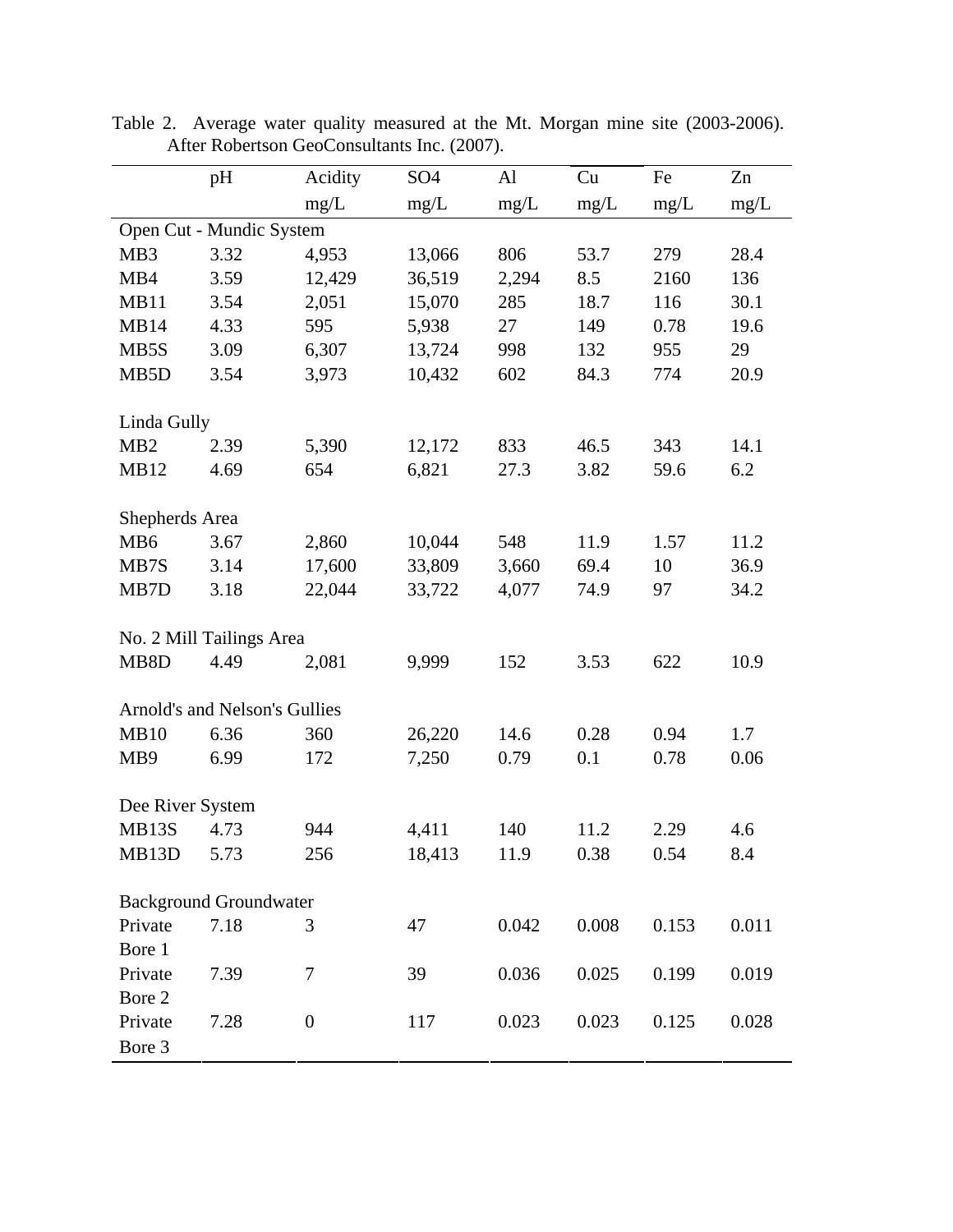- Type 1: Highly acidic groundwater with low pH  $(\leq 4.0)$ , very high acidity  $(>\!\!3,000$ mg/L CaCO3) and highly elevated concentrations of dissolved metals (in particular Al, Fe, Cd, Cu, Mn and Zn);
- Type 2: Acidic groundwater with low pH  $(<5.0)$ , moderate to low acidity  $(<3,000$ mg/L CaCO3) and highly variable concentrations of dissolved metals (typically low in Al, Cu and Zn but elevated in Fe and Mn);
- Type 3: Buffered groundwater with elevated pH  $(>5.0)$ , high to moderate alkalinity (<1,000 mg/L CaCO3) and low concentrations of most dissolved metals (except Mn);
- Type 4: Un-impacted groundwater with high pH (7.0-8.0), moderate to low alkalinity (< 500 mg/L CaCO3) and low TDS (including dissolved metals).

Type 4 groundwater has not been not encountered on the mine lease but is inferred to be present up-gradient of all mine-impacted areas. This water type was defined based on water quality observed in "background" bores located off the mine site, east of the Dee River.

Acid rock drainage (ARD) from the historic Mount Morgan mine site is characterized by highly elevated concentrations of sulphate and magnesium. Dissolved metal concentrations in local groundwater vary greatly depending on the buffering capacity of the local bedrock. In buffered groundwater, the only metal observed at highly elevated concentrations is manganese (100-400 mg/L). In acidic groundwater, the highest concentrations of dissolved metals are observed for Al (up to  $\sim$  5,000 mg/L), Fe ( $\sim$ 3,400 mg/L), Cu (~190 mg/L), Mn (~470 mg/L) and Zn (~140 mg/L). Dissolved concentrations of As, Be, Cr, Cd, Co, Ni and Se are significantly lower but also at levels of environmental concern. High levels of Na and Cl indicate impact from Open Cut seepage while high Cu:Zn ratios indicate impact from waste rock dump seepage. High Fe and Cu concentrations appear to be indicative of seepage from the old oxide tailings (e.g. in No. 2 Mill tailings area and Mundic Valley).

# **LOAD BALANCE ANALYSIS**

# **Method**

A simplified load balance model was developed for the Mt. Morgan mine site using the results from the groundwater model and the routine water quality monitoring program. The load balance model was developed to give a first approximation of the magnitude and distribution of contaminant loading on the mine site. In this way the model could be used to assist in the development of a rehabilitation strategy for the site.

The load balance model is a spreadsheet model that tracks key contaminants of concern (namely SO4, Al, Cu, Fe, Zn) along the flow path, from source areas to discharge points. The key elements incorporated into the load balance model are as follows:

- Contaminant load introduced from the mine waste units (WRD, tailings, OCSG) (Source)
- Contaminant load removed by SIS (Sink)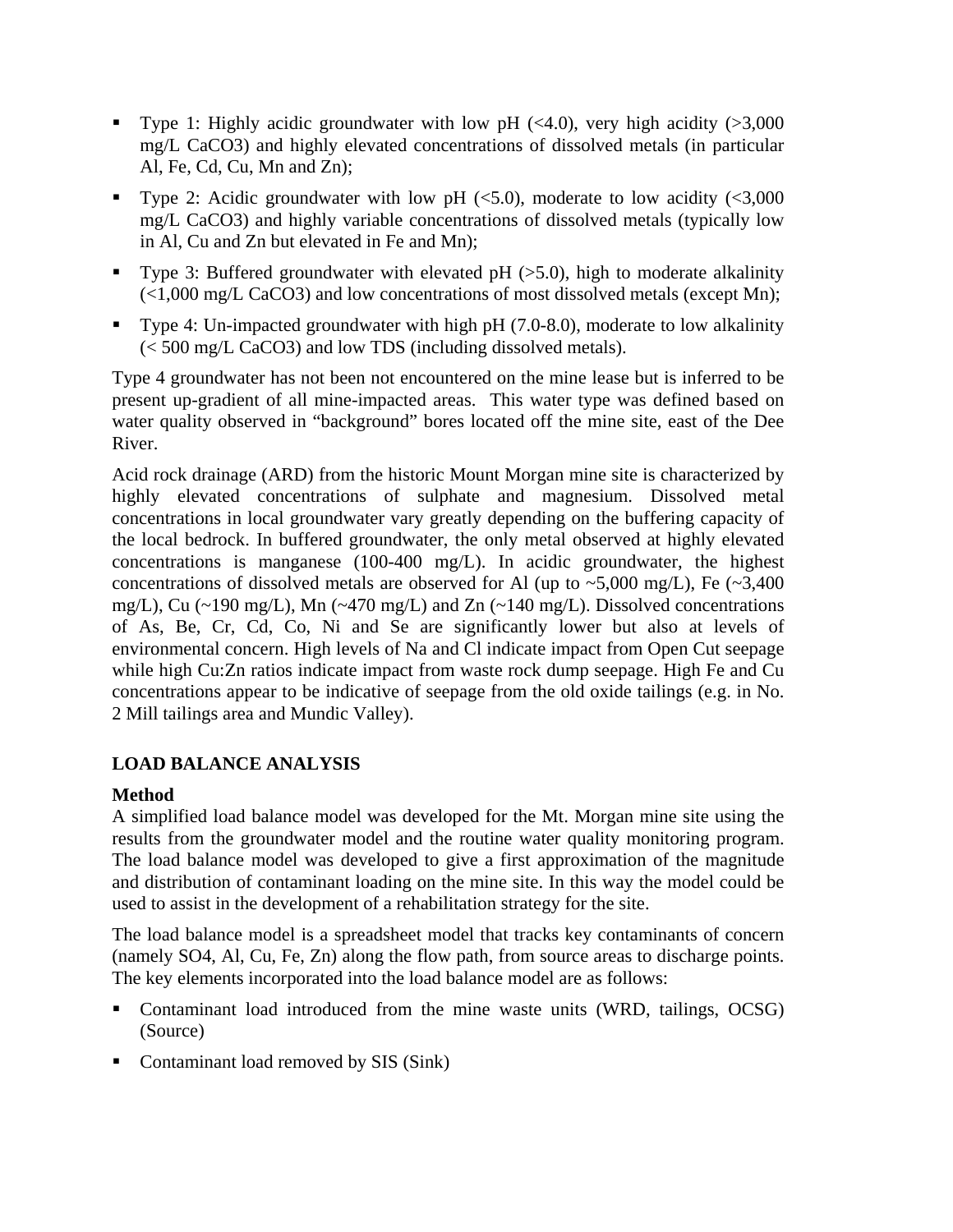- Contaminant load added (dissolution) or removed (precipitation/sorption) by "chemical reactions" (Source/Sink)
- Contaminants not removed by the SIS or chemical reactions (By-Pass to Dee River).

Contaminant loads were calculated by multiplying modeled seepage rates by contaminant concentrations measured in the sources and sinks. Table 3 summarizes the concentrations applied to the various sources and sinks in the load balance. Where available, contaminant concentrations for the different sources, sinks and by-passes were taken directly from existing monitoring data (from seeps, sumps and groundwater monitoring bores; see Table 2). In some cases, no water quality data was available for source areas (e.g. Airfield Dump, Shepherds Outer Dump). Here, the groundwater flow model was used to determine what fraction of flow originated from each of the upstream sources, from which the unknown source concentration were back-calculated.

Where possible, the calculated loads were checked against downstream monitoring bores to determine if they were realistic. If large discrepancies were noticed, contaminant load was added or removed from the system by a generic "chemical reaction" term. This component simply closes the load balance and is not based on geochemical modeling.

#### **Results**

Table 4 summarizes the estimated total contaminant load contained in seepage from the various mine waste units. Table 5 summarizes the global load balance for the Mt. Morgan site. Seepage from the flooded OCSG represents the single largest source of contaminants on the Mount Morgan mine site exceeding all other contaminant sources by a wide margin (except for Lower Mundic Waste, which produces the highest iron loads). Seepage from the Western Dump is also significant, however the groundwater model indicates that this seepage is completely captured by the OCSG.

In the Mundic area, the combined loading from the OCSG, downstream mine waste units (Upper and Lower Mundic Waste) and Mundic East is substantial (nearly 6,000 t/yr SO4, 350t/yr Al, 25 t/yr Cu, 257 t/yr Fe and 15 t/yr Zn). However, sumps completed within this reach (i.e. Mundic West and Frog Hollow) recover close to 90% of the contaminant load. In all, less than 25% of the SO4, Al and Zn entering the Dee River aquifer system can be attributed to the Mundic Reach. Copper and iron comprise a larger portion of this bypass load (~50%). Much of the iron is thought to originate from the Lower Mundic Waste (in particular, the oxide tailings).

In contrast to the Mundic area, the combined load from the tailings and Outer Dump in the Shepherds area is significantly lower (2,000 t/yr SO4, 180 t/yr Al, 4 t/yr Cu, 20 t/yr Fe and 2 t/yr Zn). In this reach, the seepage interception system (Shepherd's Spring,

Shepherd's Holding and Shepherd's no.2 South) is much less effective, removing only an estimated 20-40% of the contaminant load. As a result, more contaminant load by-passes the SIS and enters the Dee River aquifer system in this reach than in Mundic reach (except for iron). Contaminant loading from the Shepherd's reach is estimated to represent about 50% of the total SO4, Cu, and Zn load and nearly 80% of the Al load entering the Dee River system (Table 5). The majority of the contaminant load along this reach is believed to originate from the Shepherds Outer Dump.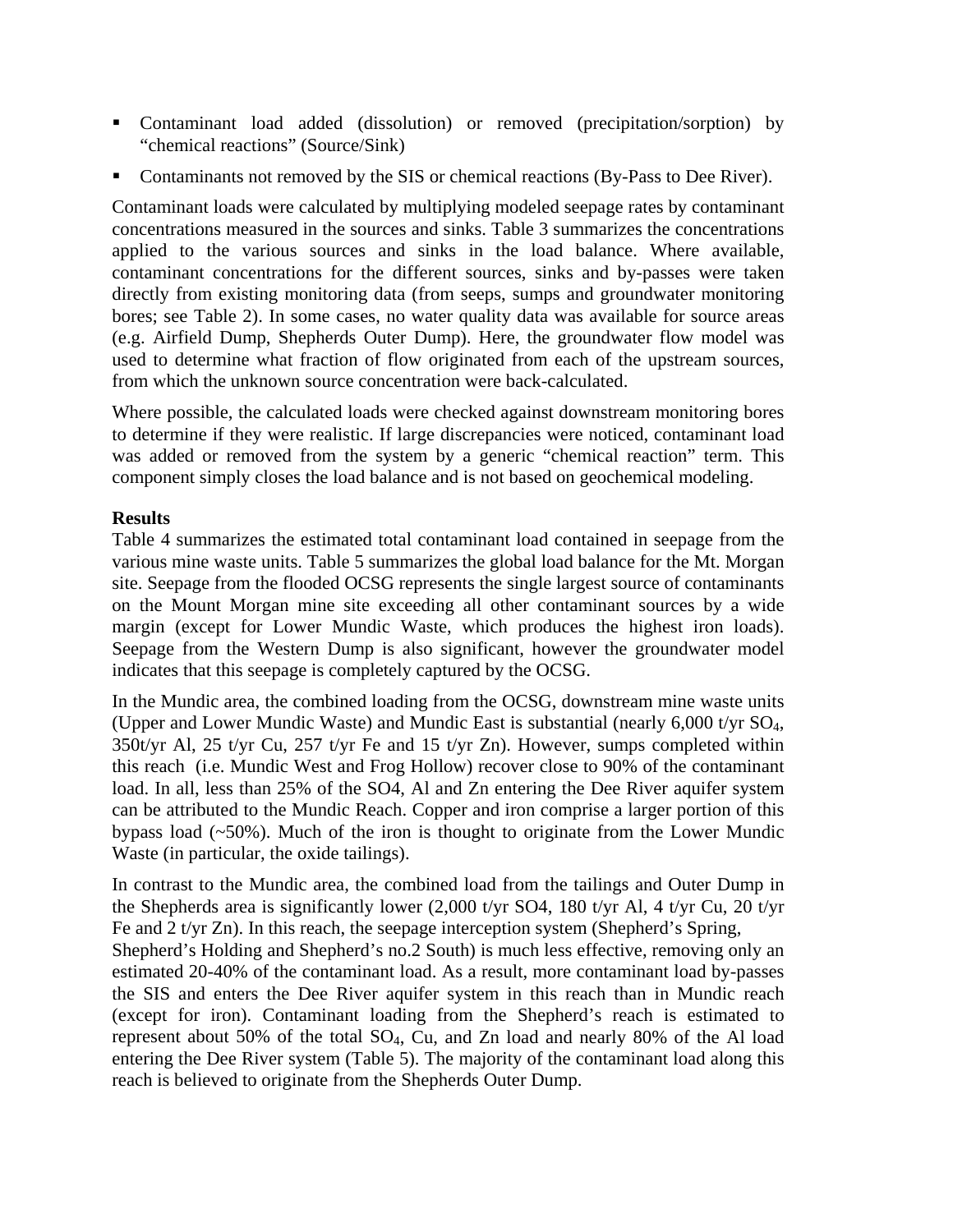|                                                  | SO <sub>4</sub> | Al               | Cu         | Fe    | Zn   | Sampling  |  |
|--------------------------------------------------|-----------------|------------------|------------|-------|------|-----------|--|
|                                                  | mg/L            | mg/L             | mg/L       | mg/L  | mg/L | Period    |  |
|                                                  |                 |                  |            |       |      |           |  |
| MINE WASTE SEEPAGE (SOURCE)                      |                 |                  |            |       |      |           |  |
| Horsepaddock Dump                                | 48,628          | 3,714            | 87         | 169   | 100  | 2004-2006 |  |
| (Arnold's Reach)                                 |                 |                  |            |       |      |           |  |
|                                                  |                 |                  |            |       |      |           |  |
| Horsepaddock Dump (Nelson<br>& No. 2 Mill Reach) | 20,809          | 768              | 38         | 43.8  | 58   | 2000-2003 |  |
| No. 2 Mill Tailings                              | 18,229          | 1,004            | 32         | 1,004 | 28   | 2000-2003 |  |
|                                                  |                 |                  |            |       |      |           |  |
| <b>B&amp;K</b> Dumps                             | 12,172          | 833              | 47         | 343   | 14   | 2003-2006 |  |
|                                                  |                 |                  |            |       |      |           |  |
| Western Dump                                     | 54,500          | 4,330            | 149        | 230   | 110  | 2006      |  |
|                                                  |                 |                  |            |       |      |           |  |
| Airfield Dump <sup>1</sup>                       | 3,200           | 1,400            | 40         | 60    | 7    | N/A       |  |
| <b>Upper Mundic</b>                              | 16,677          | 1,088            | 59         | 340   | 39   | 2003-2006 |  |
| Waste                                            |                 |                  |            |       |      |           |  |
|                                                  |                 |                  |            |       |      |           |  |
| Lower Mundic                                     | 4,300           | $\boldsymbol{0}$ | 160        | 2,900 | 30   | N/A       |  |
| Waste <sup>1</sup>                               |                 |                  |            |       |      |           |  |
|                                                  |                 |                  |            |       |      |           |  |
| Shepherd's Tailings                              | 12,688          | 346              | 5.76       | 192   | 13   | 2004-2006 |  |
|                                                  |                 |                  |            |       |      |           |  |
| Shepherd's Outer                                 | 97,000          | 12,000           | 300        | 500   | 100  | N/A       |  |
| Dump <sup>1</sup>                                |                 |                  |            |       |      |           |  |
|                                                  |                 |                  |            |       |      |           |  |
| SEEPAGE INTERCEPTION SYSTEM (SINK)<br>Open Cut   | 13,878          | 859              | 49         | 272   | 30   | 2003-2006 |  |
|                                                  |                 |                  |            |       |      |           |  |
| No. 2 Mill Sump                                  | 30,972          | 2,461            | 738        | 85    | 61   | 2000-2003 |  |
|                                                  |                 |                  |            |       |      |           |  |
| Mundic West                                      | 17,978          | 1,176            | 59         | 388   | 43   | 2003-2006 |  |
|                                                  |                 |                  |            |       |      |           |  |
| Mundic East                                      | 14,105          | 982              | 91         | 969   | 38   | 2003-2006 |  |
| Frog Hollow                                      | 14,110          | 766              | 81         | 1,176 | 42   | 2003-2006 |  |
|                                                  |                 |                  |            |       |      |           |  |
| Shepherd's Holding                               | 12,688          | 346              | $\sqrt{6}$ | 192   | 13   | 2003-2006 |  |
|                                                  |                 |                  |            |       |      |           |  |
| Shepherd's Spring                                | 13,778          | 787              | 23         | 38    | 17   | 2003-2006 |  |
|                                                  |                 |                  |            |       |      |           |  |
| Shepherd's No. 2                                 | 27,706          | 1,306            | 73         | 310   | 30   | 2000-2003 |  |
| South                                            |                 |                  |            |       |      |           |  |

Table 3. Source/Sink concentrations used in load balance model.

<sup>1</sup>Concentrations back-calculated using the groundwater flow model.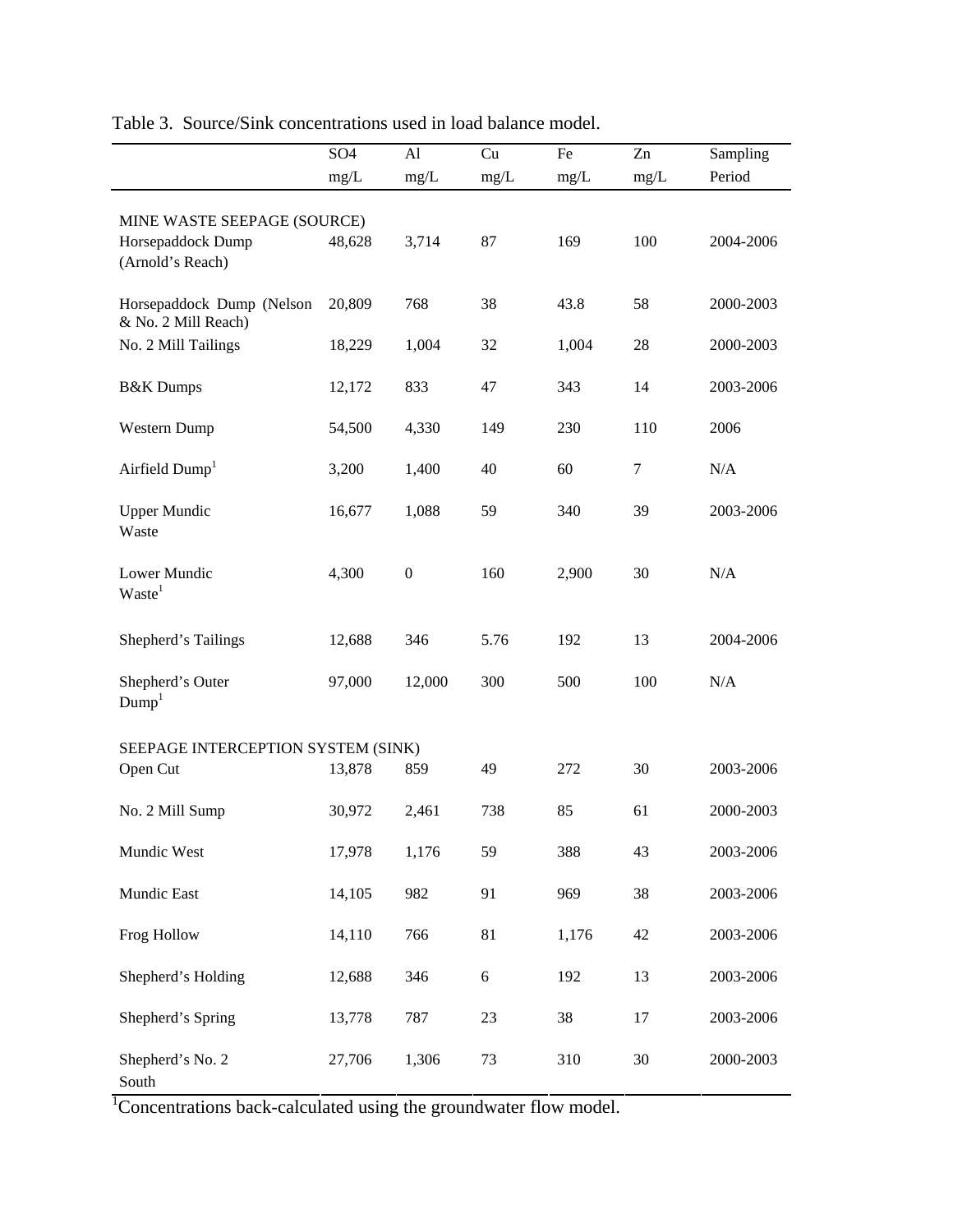| COC    | Horsepaddock       | <sup>2</sup><br>No. | Mill BK Dump               | Western Dump OCSG     |                         | <b>Upper Mundic Waste</b>               |
|--------|--------------------|---------------------|----------------------------|-----------------------|-------------------------|-----------------------------------------|
|        | Dump               | Tailings            |                            | t/yr                  |                         | t/yr                                    |
|        | t/yr               | t/yr                | t/yr                       |                       | t/yr                    |                                         |
| $SO_4$ | 385                | 193                 | 238                        | 2,016                 | 3,573                   | 1,799                                   |
| Al     | 18                 | 10                  | 16                         | 160                   | 221                     | 97                                      |
| Cu     | 0.7                | 2.9                 | 0.9                        | 5.5                   | 13                      | 4.0                                     |
| Fe     | 0.9                | 16                  | 7                          | 9                     | 70                      | 46                                      |
| Zn     | 1.0                | 0.1                 | 0.3                        | 4.1                   | $\,8\,$                 | 5.0                                     |
| COC    | <b>Mundic East</b> | Waste               | Lower Mundic Airfield Dump | Shepherds<br>Tailings | Shepherds<br>Outer Dump | <b>Total Load Entering GW</b><br>System |
|        |                    | t/yr                | t/yr                       |                       | t/yr                    | t/yr                                    |
|        | t/yr               |                     |                            | t/yr                  |                         |                                         |
| $SO_4$ | 340                | 175                 | 139                        | 902                   | 1,241                   | 11,000                                  |
| Al     | 24                 | $\boldsymbol{0}$    | 61                         | 25                    | 154                     | 785                                     |
| Cu     | $\mathbf{2}$       | 6.5                 | 1.7                        | 0.4                   | 3.8                     | 41                                      |
| Fe     | 23                 | 118                 | 3                          | 14                    | 6                       | 312                                     |
| Zn     | 1                  | 1.2                 | 0.3                        | 0.9                   | 1.3                     | 23                                      |

Table 4. Contaminant Load Entering the Groundwater System (by Source Area).

Seepage by-passing the No.2 Mill Sump also represents a significant load entering the Dee River Aquifer. The No.2 Mill sump is fed by the Horsepaddock Dump and the No.2 Mill Tailings. The sump captures  $\sim 20\%$  of SO<sub>4</sub> and Zn, 35% of Al and 85% of Cu emanating from the two facilities, however it recovers less than 2% of the iron. The iron load bypassing this sump amounts to 30% of the total iron load entering the Dee River system (Table 5). Most of this iron is thought to originate in the tailings. Note that recent upgrades to the No. 2 Mill SIS are not included in this assessment.

| COC             | <b>Total Load Entering</b> | <b>Total Load Recovered</b> |      | Total Load By-pass |    |  |
|-----------------|----------------------------|-----------------------------|------|--------------------|----|--|
|                 | t/yr                       | t/yr                        | $\%$ | t/yr               | %  |  |
| SO <sub>4</sub> | 11,000                     | $-8,488$                    | 77   | 2,372              | 22 |  |
| Al              | 785                        | $-553$                      | 70   | 197                | 25 |  |
| Cu              | 41                         | $-32$                       | 78   | 8                  | 19 |  |
| Fe              | 312                        | $-243$                      | 78   | 54                 | 17 |  |
| Zn              | 23                         | $-20$                       | 86   | 3                  | 11 |  |

Table 5. Global Load Balance for the Mt. Morgan Mine Site.

Overall, it can be seen that  $\sim 70-80\%$  of the SO<sub>4</sub>, Al, Cu and Fe load entering the groundwater system is recovered by the seepage interception system at the Mount Morgan mine site (Table 5). Recovery is slightly higher for zinc (86%), which is known